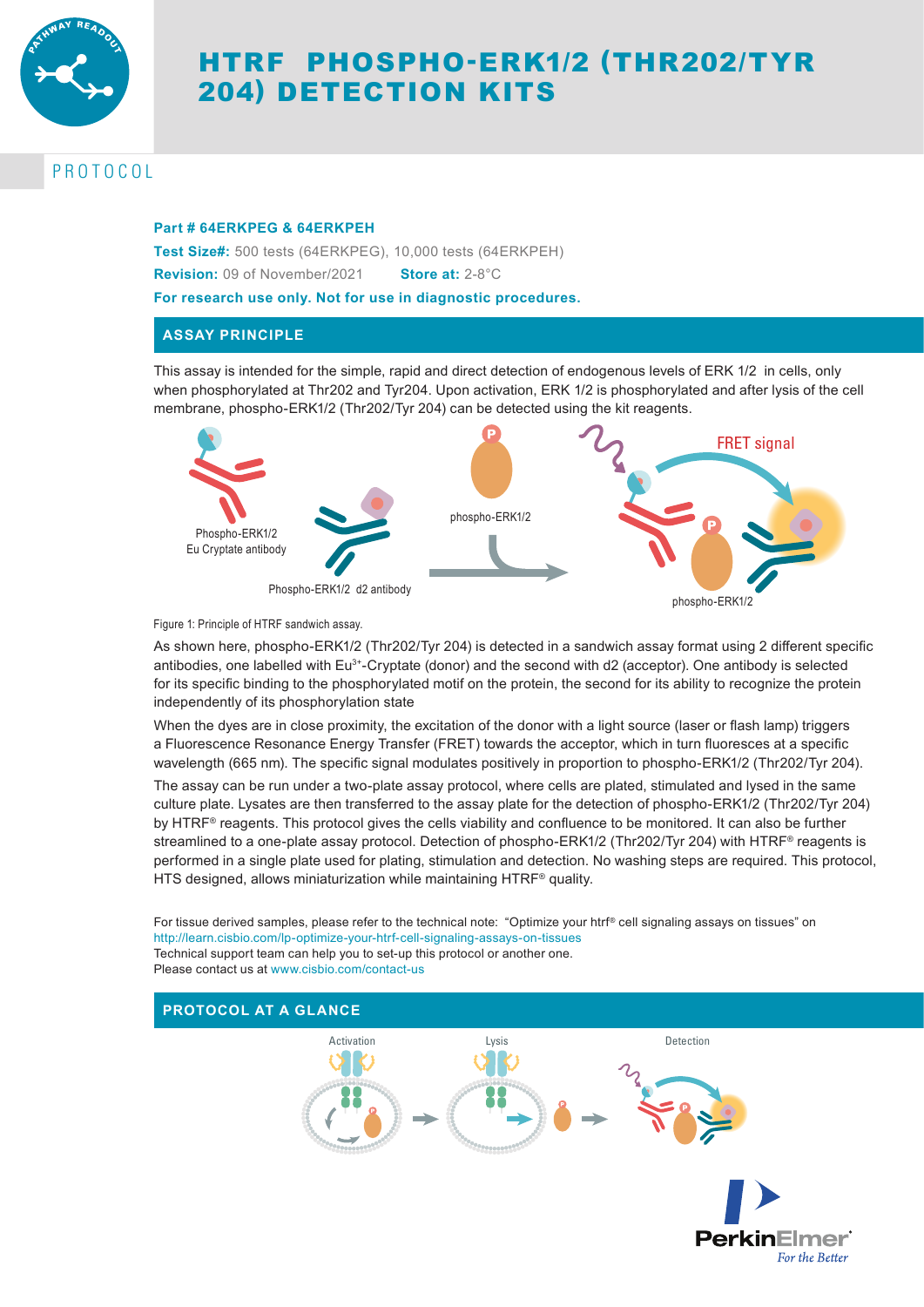





\* Depending on cell lines used, volume of lysis should be optimized.

### *►* **FOR HTRF CERTIFIED READER**

For more information about HTRF® compatible readers and for set-up recommendations, please visit our website at:www.cisbio.com/readers

*2*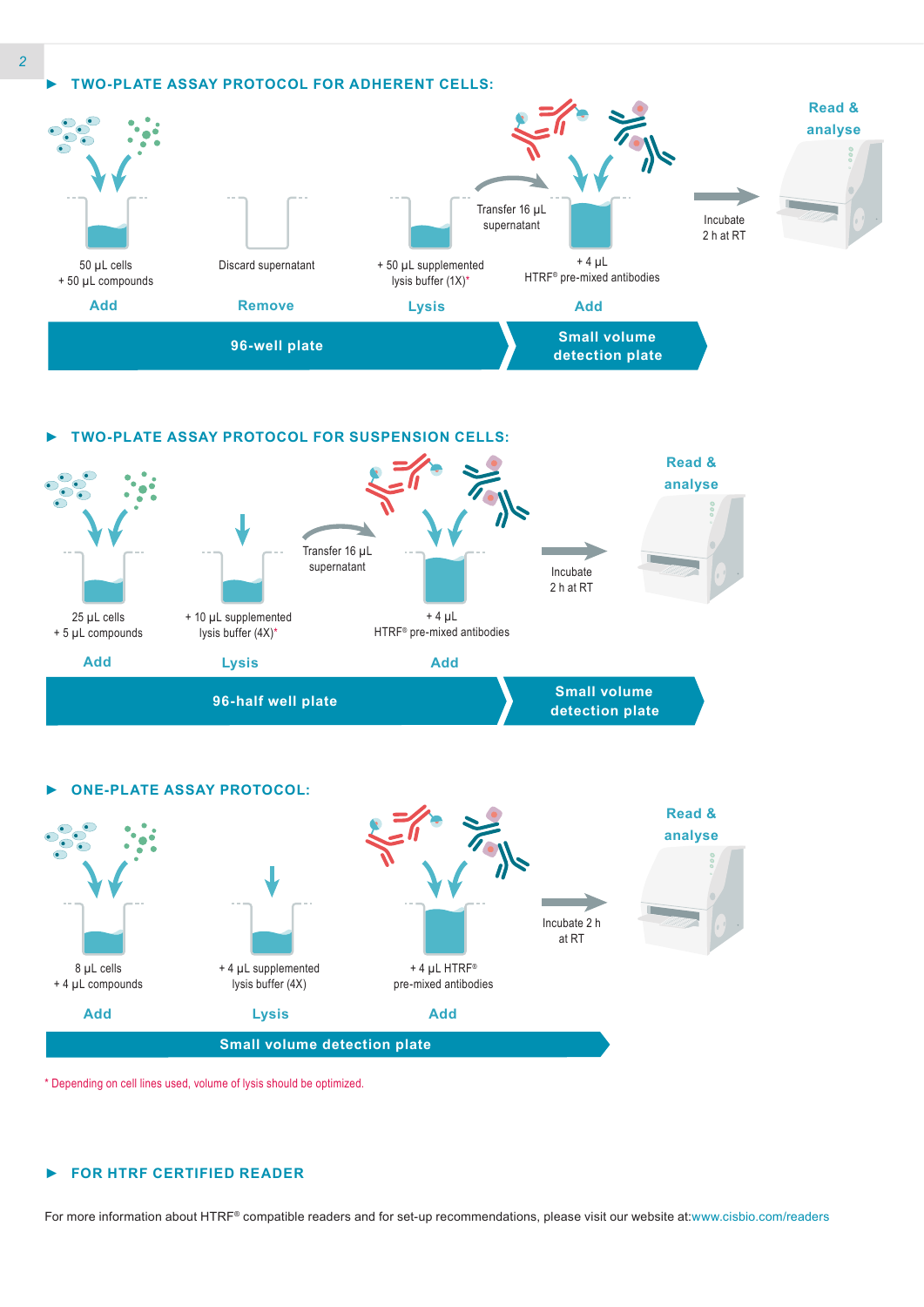# **MATERIALS PROVIDED:**

| <b>KIT</b><br><b>COMPONENTS</b>            | <b>STORAGE</b>               | <b>500 TESTS</b><br><b>CAT# 64ERKPEG</b> |                           | <b>10,000 TESTS</b><br><b>CAT# 64ERKPEH</b> |                          |
|--------------------------------------------|------------------------------|------------------------------------------|---------------------------|---------------------------------------------|--------------------------|
| Control lysate<br>(ready-to-use)           | 2-8°C until<br>reconstituted | green cap                                | $1$ vial -<br>Lyophilized | green cap                                   | 2 vials -<br>Lyophilized |
| Phospho-ERK1/2 Eu<br>Cryptate antibody     | 2-8°C until<br>reconstituted | red cap                                  | $1$ vial -<br>Lyophilized | red cap                                     | 1 vial -<br>Lyophilized  |
| Phospho-ERK1/2 d2<br>antibody              | 2-8°C until<br>reconstituted | blue cap                                 | $1$ vial -<br>Lyophilized | blue cap                                    | 1 vial -<br>Lyophilized  |
| Blocking reagent*<br>(stock solution 100X) | $2-8$ °C                     | green cap                                | 1 vial - 300 µL           | green cap                                   | 1 vial - $6$ mL          |
| Lysis buffer* #1<br>(stock solution 4X)    | $2-8^\circ C$                | red cap                                  | 1 vial - $8$ mL           | white cap                                   | 1 vial - 130 mL          |
| Detection buffer**<br>(ready-to-use)       | $2-8^\circ C$                | transparent cap                          | 1 vial - $4$ mL           | red cap                                     | 1 vial - 50 mL           |

\* Amounts of reagents provided are sufficient for generating 50 µL of cell lysate per well.

\*\* The Detection Buffer is used to prepare working solutions of acceptor and donor reagents.

# *►* **PURCHASE SEPARATELY**

96-well or 384-well small volume (SV) detection microplates - For more information about microplate recommendations, please visit our website at: www.cisbio.com/content/microplates-recommendations

# **STORAGE AND STABILITY**

Storage upon reception:

Store the kit at 2-8°C or below until the expiration date indicated on the package.

Storage and stability of thawed material:

When you are ready to use the kit, take the reagents out and prepare them following the protocol provided in this document. Unused thawed reagents can be stored and conserved for future use. Refer to the table below for storage options and corresponding shelf life.



|                                                    | <b>STORAGE AFTER THAWING/</b><br><b>RECONSTITUTION</b>                                                                |
|----------------------------------------------------|-----------------------------------------------------------------------------------------------------------------------|
| Lysis Buffer / Blocking Reagent / Detection buffer | 2-8°C until the expiration date indicated on the package                                                              |
| Antibodies*                                        | 2-8°C for 48h or freeze at -16°C or below until the expiration<br>date indicated on the package for long term storage |
| Protein/standard / Control Lysate*                 | freeze at -60°C or below until the expiration date indicated on<br>the package for long term storage                  |

\*For Antibodies, Protein, Standard & control lysate, Stock solutions may be thawed and frozen only once. Freeze in aliquots to avoid multiple freeze/thaw cycles (once aliquoted, single use of the reagent). Volume of antibodies aliquots should not be under 10µL. Volume of Protein, Standard & control lysate aliquots should not be under 20µL.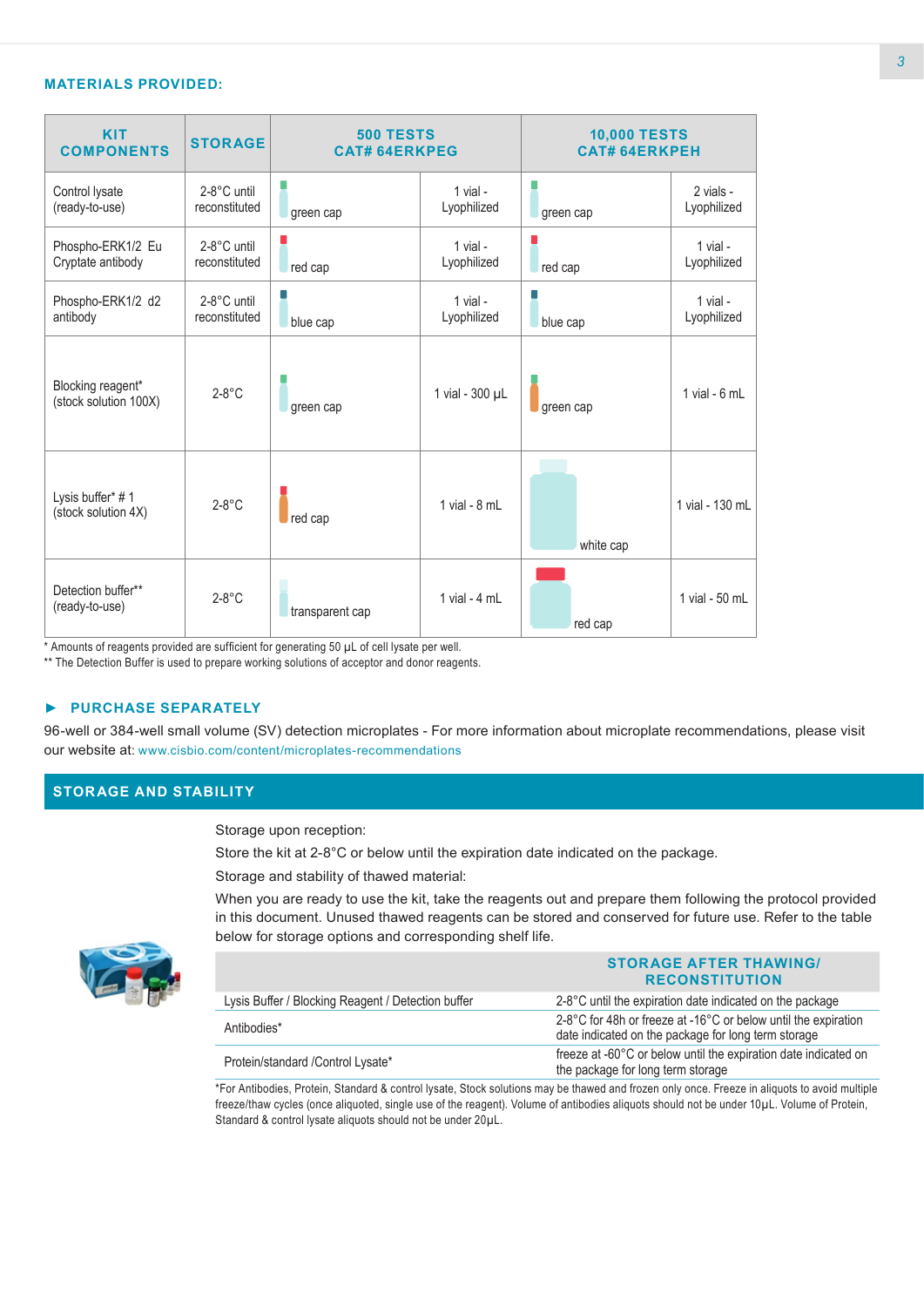#### **REAGENT PREPARATION** *4*

Allow all reagents to warm up to RT for at least 30 minutes before reconstitution.

Prepare the working solutions from stock solutions by following the instructions below.

#### **TO PREPARE WORKING CONTROL LYSATE SOLUTION**

The control lysate is only provided as an internal assay control to check the quality of the results obtained. The window between control lysate and negative control should be greater than 2.

Reconstitute the control lysate with distilled water. See label indication for reconstitution. Mix gently, the control lysate is ready-to-use.

#### **TO PREPARE WORKING ANTIBODY SOLUTIONS:**

HTRF<sup>®</sup> reagent concentrations have been set for optimal assay performances. Note that any dilution or improper use of the d2 and Eu Cryptate-antibodies will impair the assay's quality. Be careful, as working solution preparation for antibodies may differ between the 500 and 10,000 tests data point kit.

Reconstitute the Anti-phospho-ERK1/2 Cryptate and the Anti-phospho-ERK1/2 d2 with 1mL of detection buffer. Reconstituted antibody solutions are stable for 2 days at 4°C.

Antibody working solutions are stable for 2 days at 2-8°C. Dilute the antibodies with detection buffer. In practice:

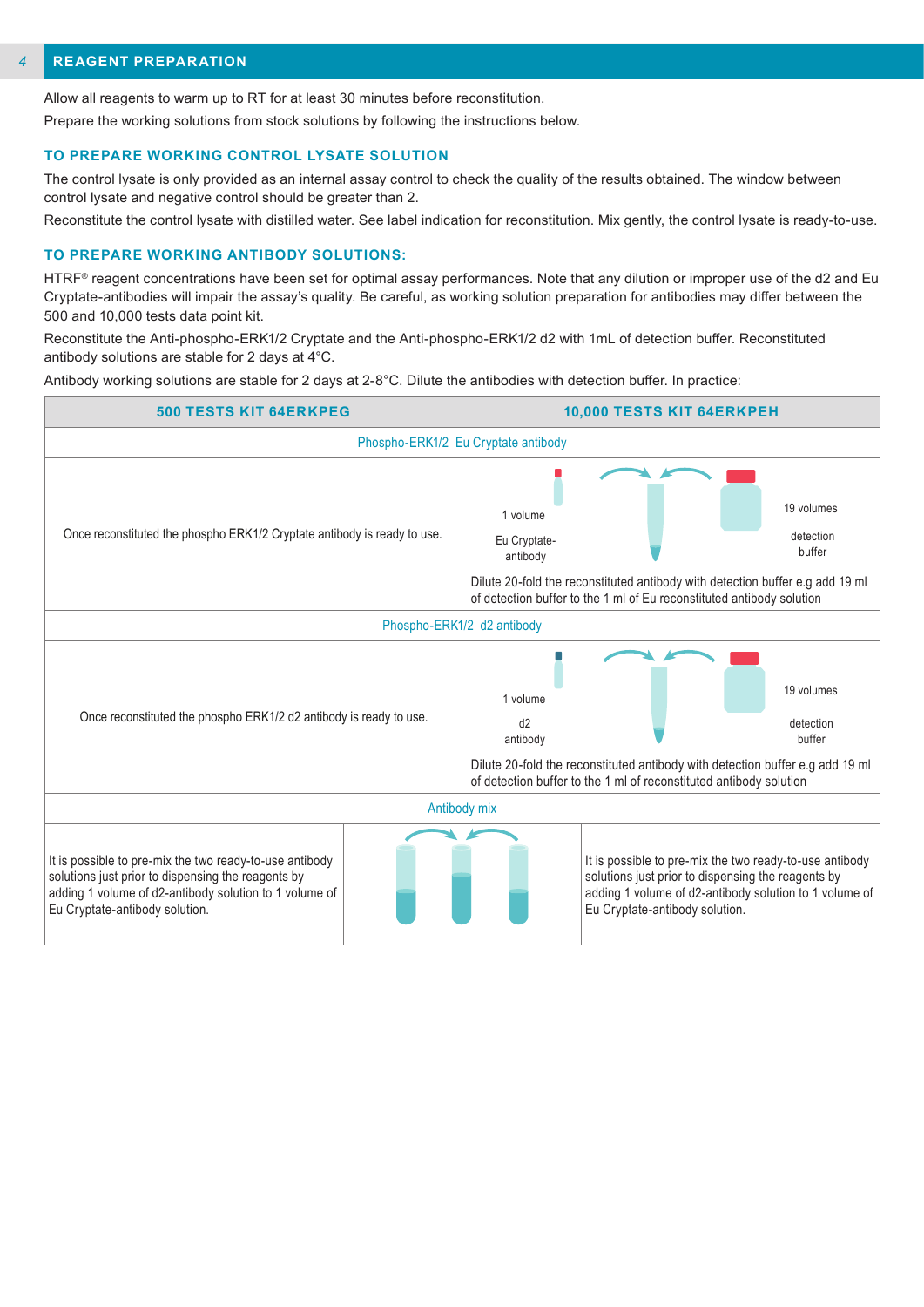# **TO PREPARE SUPPLEMENTED LYSIS BUFFER:**

Make sure that the lysate has been generated by using the kit reagents.

Supplemented lysis buffer differs between the protocols. Make sure to use the appropriate supplemented lysis buffer depending on the chosen protocol's specification.

Prepare the required amount of supplement lysis buffer before running the assay, working solutions are stable for 2 days at 2-8°C.

# *► Supplemented Lysis buffer 4X for two-plate assay protocol on suspension cells & one-plate assay protocol*

Determine the amount of supplemented lysis buffer needed for the experiment. Each well requires 4 μL of supplemented lysis buffer for one-plate assay protocol and 10 μL for two-plate assay protocol on suspension cells. Dilute the blocking reagent stock solution 25-fold with lysis buffer 4X. In practice:



## *► Supplemented Lysis buffer 1X for two-plate assay protocol on adherent cells*

Determine the amount of supplemented lysis buffer needed for the experiment. Each well requires generally 50 µL of supplemented lysis buffer. Prepare a lysis buffer solution 1X and then dilute the blocking reagent stock solution 100-fold with this lysis buffer 1X. In practice:

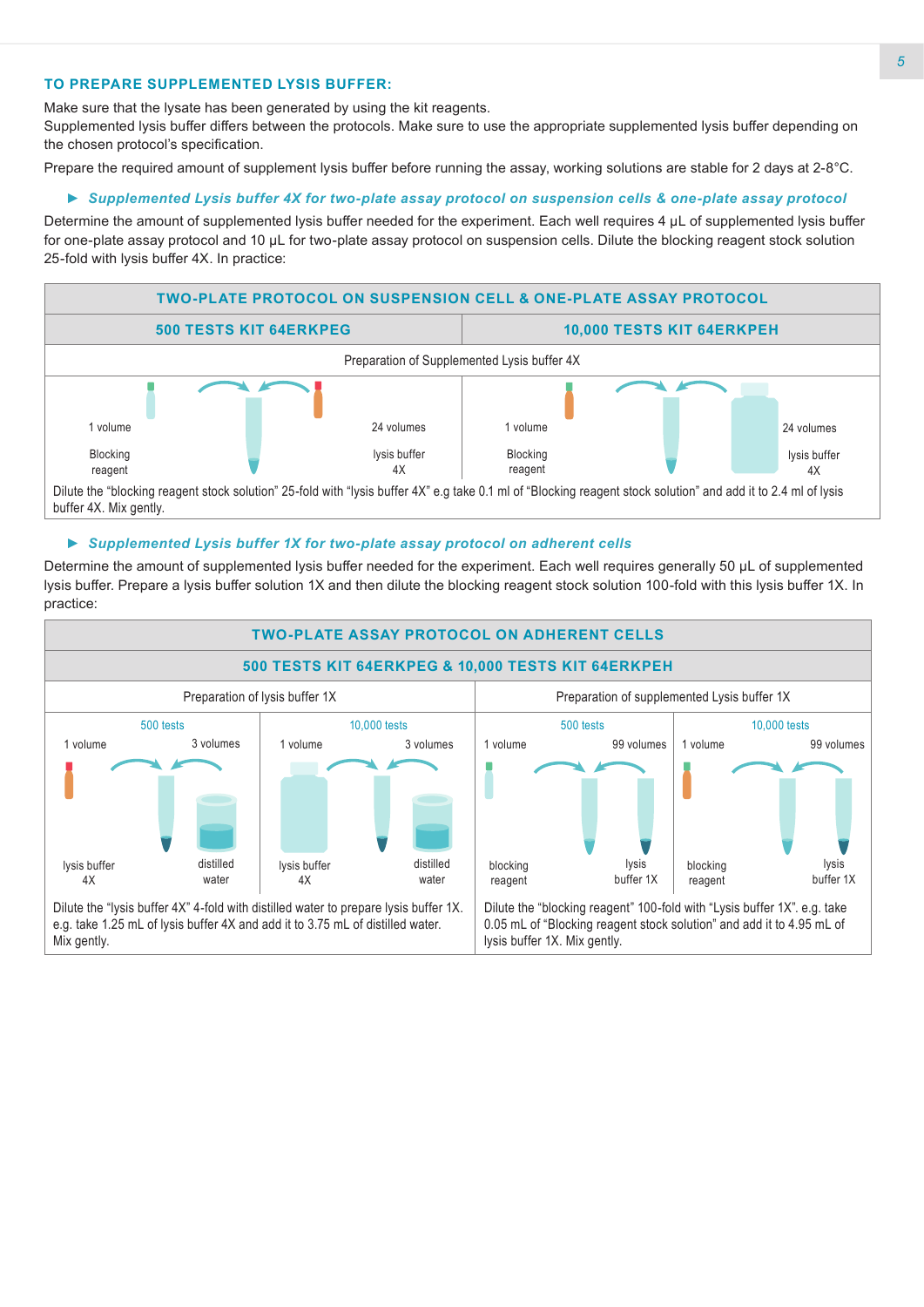|                                                                                                                                                        |                                                                                                                                                                                                                                                                                                                                                                                                                                                                                                        | <b>GENERAL LAB WORK PRIOR USING CISBIO KIT: CELLS PREPARATION</b>                                                                       |                                          |                       |  |
|--------------------------------------------------------------------------------------------------------------------------------------------------------|--------------------------------------------------------------------------------------------------------------------------------------------------------------------------------------------------------------------------------------------------------------------------------------------------------------------------------------------------------------------------------------------------------------------------------------------------------------------------------------------------------|-----------------------------------------------------------------------------------------------------------------------------------------|------------------------------------------|-----------------------|--|
|                                                                                                                                                        | <b>FOR ADHERENT CELLS</b>                                                                                                                                                                                                                                                                                                                                                                                                                                                                              | <b>FOR SUSPENSION CELLS</b>                                                                                                             |                                          |                       |  |
|                                                                                                                                                        | Plate 50 µL of cells in 96-well tissue-culture treated<br>plate in appropriate growth medium and incubate<br>overnight, at 37°C in CO2 atmosphere.                                                                                                                                                                                                                                                                                                                                                     | Plate 25 µL of cells in 96 half-well plate in your<br>appropriate medium.                                                               |                                          |                       |  |
| $\blacktriangleleft$                                                                                                                                   | Cell seeding densities of 50 K cells/well are generally sufficient for most cell lines, but optimization of cell<br>seeding densities is recommended.<br>Depending on receptor a starving step with serum-free medium could be essential.                                                                                                                                                                                                                                                              |                                                                                                                                         |                                          | 96-well culture plate |  |
| $\overline{2}$                                                                                                                                         | Dispense $50 \mu L$ of compound (2X) diluted in cell<br>culture serum-free medium                                                                                                                                                                                                                                                                                                                                                                                                                      | Dispense $5 \mu L$ of compound (6X), diluted in your<br>appropriate medium.                                                             |                                          |                       |  |
| For most compound, incubation time is between 5 and 30 minutes at 37°C.<br>We recommend a time course study to determine the optimal stimulation time. |                                                                                                                                                                                                                                                                                                                                                                                                                                                                                                        |                                                                                                                                         |                                          | 96-well culture plate |  |
| $\overline{\mathbf{3}}$                                                                                                                                | Remove carefully cell supernatant either by aspirating   Do not remove your appropriate medium.<br>supernatant or by flicking the plate.                                                                                                                                                                                                                                                                                                                                                               |                                                                                                                                         | Discard supernatant (for adherent cells) | 96-well culture plate |  |
|                                                                                                                                                        | <b>PHOSPHO-ERK1/2 DETECTION USING CISBIO KIT</b>                                                                                                                                                                                                                                                                                                                                                                                                                                                       |                                                                                                                                         |                                          |                       |  |
|                                                                                                                                                        | <b>FOR ADHERENT CELLS</b>                                                                                                                                                                                                                                                                                                                                                                                                                                                                              |                                                                                                                                         |                                          |                       |  |
| $\overline{\mathbf{4}}$                                                                                                                                | Immediately add 50 µL of supplemented lysis buffer<br>$(1X)$ and incubate for at least 30 minutes at room<br>temperature under shaking.                                                                                                                                                                                                                                                                                                                                                                | Immediately add 10 µL of supplemented lysis buffer<br>$(4X)$ and incubate for at least 30 minutes at room<br>temperature under shaking. |                                          |                       |  |
|                                                                                                                                                        | Use the appropriate supplemented lysis buffer and incubate at room temperature with shaking.<br>Lysis incubation time may be optimized. Lysis volume can be decreased down to 25 µL.                                                                                                                                                                                                                                                                                                                   |                                                                                                                                         |                                          | 96-well culture plate |  |
| 5                                                                                                                                                      | After homogenization by pipeting up and down, transfer 16 µL of cell lysate from the 96-well cell-culture plate<br>to a small volume (SV) white detection plate.                                                                                                                                                                                                                                                                                                                                       |                                                                                                                                         |                                          |                       |  |
|                                                                                                                                                        |                                                                                                                                                                                                                                                                                                                                                                                                                                                                                                        |                                                                                                                                         | 96-well culture plate                    | SV detection plate    |  |
| 6                                                                                                                                                      | Add $4 \mu$ L of premixed antibody solutions (vol/vol) prepared in the detection buffer.<br>Cover the plate with a plate sealer.<br>Incubate 2 h at room temperature. Maximum signal is reached after incubation time, and remains stable over<br>a period of 24 hours. Therefore, readings can be made between and 24h of incubation time.<br>Set up your reader for Eu3+ Cryptate and read the fluorescence emission at two different wavelenghts<br>(665nm and 620nm) on a compatible HTRF® reader. |                                                                                                                                         |                                          | SV detection plate    |  |

# *► Standard protocol for two-plate assay protocol in 20 µL final volume (after lysis step)*

|        | <b>NON TREATED</b><br><b>CELL LYSATE</b>                                                                                                                                                                                                     | <b>TREATED CELL</b><br><b>LYSATE</b>     | <b>CONTROL</b><br><b>LYSATE</b>     | <b>NEGATIVE</b><br><b>CONTROL</b>                     |
|--------|----------------------------------------------------------------------------------------------------------------------------------------------------------------------------------------------------------------------------------------------|------------------------------------------|-------------------------------------|-------------------------------------------------------|
| Step 1 | Dispense 16 µL of non<br>treated cell lysate                                                                                                                                                                                                 | Dispense 16 µL of treated<br>cell lysate | Dispense 16 µL of control<br>lysate | Dispense 16 µL of<br>supplemented lysis<br>buffer(1X) |
| Step 2 | Add 2 µL of Phospho-ERK1/2 d2 antibody working solution to all wells                                                                                                                                                                         |                                          |                                     |                                                       |
| Step 3 | Add 2 µL of Phospho-ERK1/2 Eu Cryptate antibody working solution to all wells                                                                                                                                                                |                                          |                                     |                                                       |
| Step 4 | Cover the plate with a plate sealer. Incubate 2 h at room temperature. Maximum signal is reached after incubation time,<br>and remains stable over a period of 24 hours. Therefore, readings can be made between and 24h of incubation time. |                                          |                                     |                                                       |
| Step 5 | Remove the plate sealer and read on an HTRF compatible reader                                                                                                                                                                                |                                          |                                     |                                                       |

The Negative control is used to check the non-specific signal. The ratio between control lysate signal / non-specific signal should be greater than 2.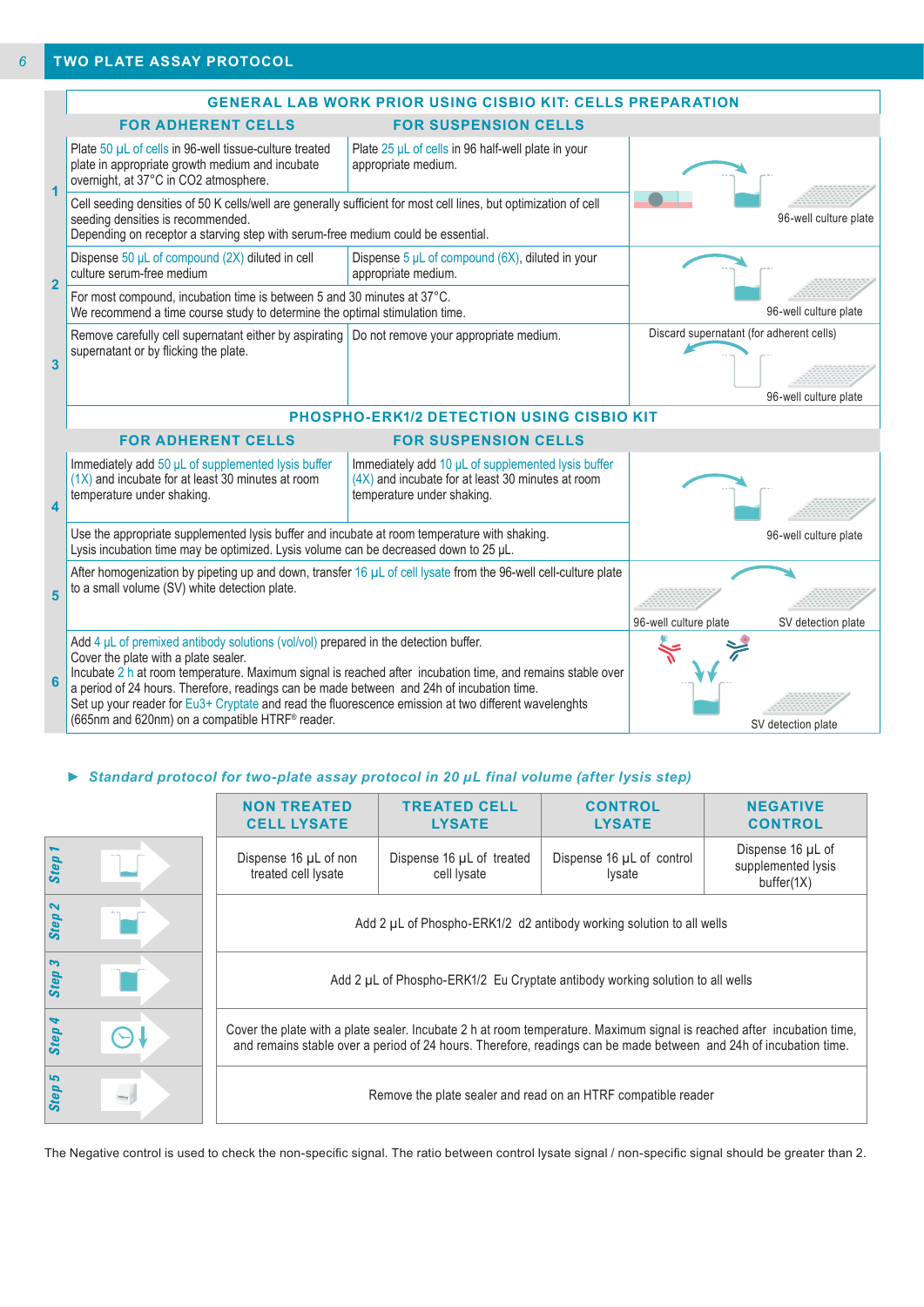

### *► Standard protocol for one-plate assay protocol in 20 µL final volume*

|                                                                                                                                                        |                                          | <b>NON TREATED CELL</b><br><b>LYSATE</b>                                                                                                                                                                                                     | <b>TREATED CELL</b><br><b>LYSATE</b> | <b>NEGATIVE</b><br><b>CONTROL</b>                                     | <b>CONTROL LYSATE</b>               |
|--------------------------------------------------------------------------------------------------------------------------------------------------------|------------------------------------------|----------------------------------------------------------------------------------------------------------------------------------------------------------------------------------------------------------------------------------------------|--------------------------------------|-----------------------------------------------------------------------|-------------------------------------|
| B<br>⋖                                                                                                                                                 | <b>Step</b>                              | Dispense 8 µL of cells                                                                                                                                                                                                                       |                                      |                                                                       |                                     |
| <b>WORK</b><br>GENERAL                                                                                                                                 | $\boldsymbol{\mathsf{N}}$<br><b>Step</b> | Add 4 µL of your appropriate<br>medium                                                                                                                                                                                                       | Add 4 µL of compound<br>(3X)         | Add 12 µL of your appropriate<br>medium                               | Dispense 16 µL of control<br>lysate |
| <b>STEPS</b>                                                                                                                                           | S<br><b>Step</b>                         | Add 4 µL of supplemented lysis buffer (4X) - 30 min/RT.                                                                                                                                                                                      |                                      |                                                                       |                                     |
| <b>DETECTION</b>                                                                                                                                       | <b>Step</b>                              | Add 2 µL of Phospho-ERK1/2 d2 antibody solution to all wells                                                                                                                                                                                 |                                      |                                                                       |                                     |
|                                                                                                                                                        | ما<br><b>Step</b>                        |                                                                                                                                                                                                                                              |                                      | Add 2 µL of Phospho-ERK1/2 Eu Cryptate antibody solution to all wells |                                     |
| PHOSPHO-ERK1/2                                                                                                                                         | G<br>Step                                | Cover the plate with a plate sealer. Incubate 2 h at room temperature. Maximum signal is reached after incubation time, and<br>remains stable over a period of 24 hours. Therefore, readings can be made between and 24h of incubation time. |                                      |                                                                       |                                     |
|                                                                                                                                                        | Step                                     | Remove the plate sealer and read on an HTRF compatible reader                                                                                                                                                                                |                                      |                                                                       |                                     |
| The Negative control is used to check the non-specific signal. The ratio between control lysate signal / non-specific signal should be greater than 2. |                                          |                                                                                                                                                                                                                                              |                                      |                                                                       |                                     |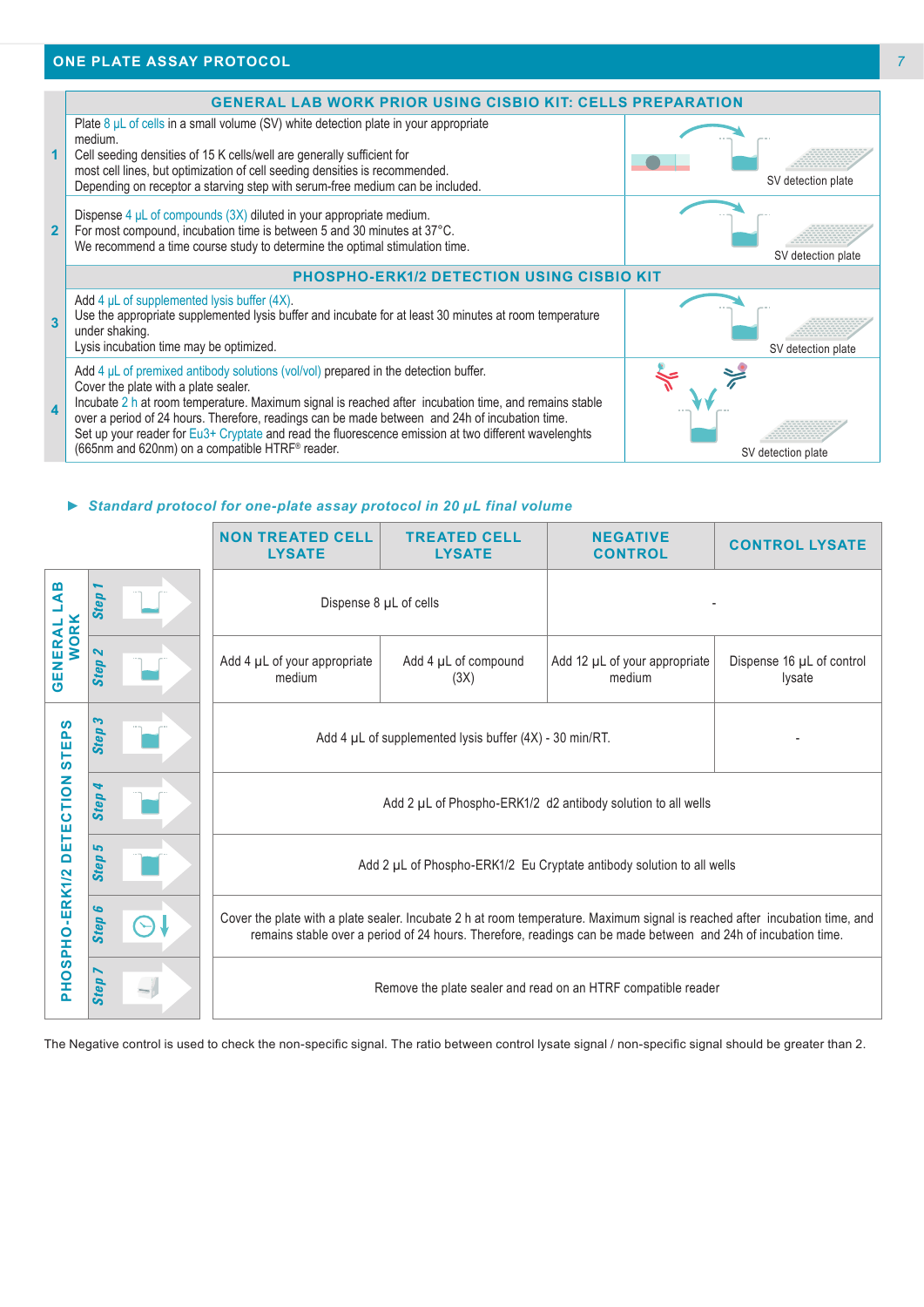#### **DATA REDUCTION & INTERPRETATION** *8*

1. Calculate the ratio of the acceptor and donor emission signals for each individual well.

$$
Ratio = \frac{Signal 665 nm}{Signal 620 nm} \times 10^4
$$

2. Calculate the % CVs. The mean and standard deviation can then be worked out from ratio replicates.

$$
CV (%) = \frac{Standard deviation}{Mean Ratio} \times 100
$$

For more information about data reduction, please visit www.cisbio.com/data-reduction

# **RESULTS**

These data should be considered only as an example. Results may vary from one HTRF® compatible reader to another.

The curves are drawn up by plotting HTRF Ratio versus the log [compound] concentrations.

Results on CHO-CCR5 cells (25,000 cells/well), using the two-plate assay protocol for adherent cells.

Cells were activated with Rantes for 30 minutes and then lysed with 50 µL of supplemented lysis buffer for 30 minutes at room temperature.

|                       | phospho-Erk 1/2<br>results |     |  |
|-----------------------|----------------------------|-----|--|
| log [compound]<br>(M) | Ratio                      | CV% |  |
| 0 (basal)             | 602                        | 2.1 |  |
| $-10.6$               | 573                        | 7.2 |  |
| $-10.3$               | 592                        | 6.8 |  |
| $-10$                 | 588                        | 1.6 |  |
| $-9.6$                | 645                        | 1.5 |  |
| - 9                   | 955                        | 3.5 |  |
| $-8.3$                | 1294                       | 1.2 |  |
| $-7.6$                | 1471                       | 2.2 |  |
| $-7.3$                | 1504                       | 2.1 |  |
| $-7$                  | 1512                       | 1.8 |  |
|                       |                            |     |  |

| Negative control | 599  | 12 |
|------------------|------|----|
| Control Iysate   | 2390 |    |